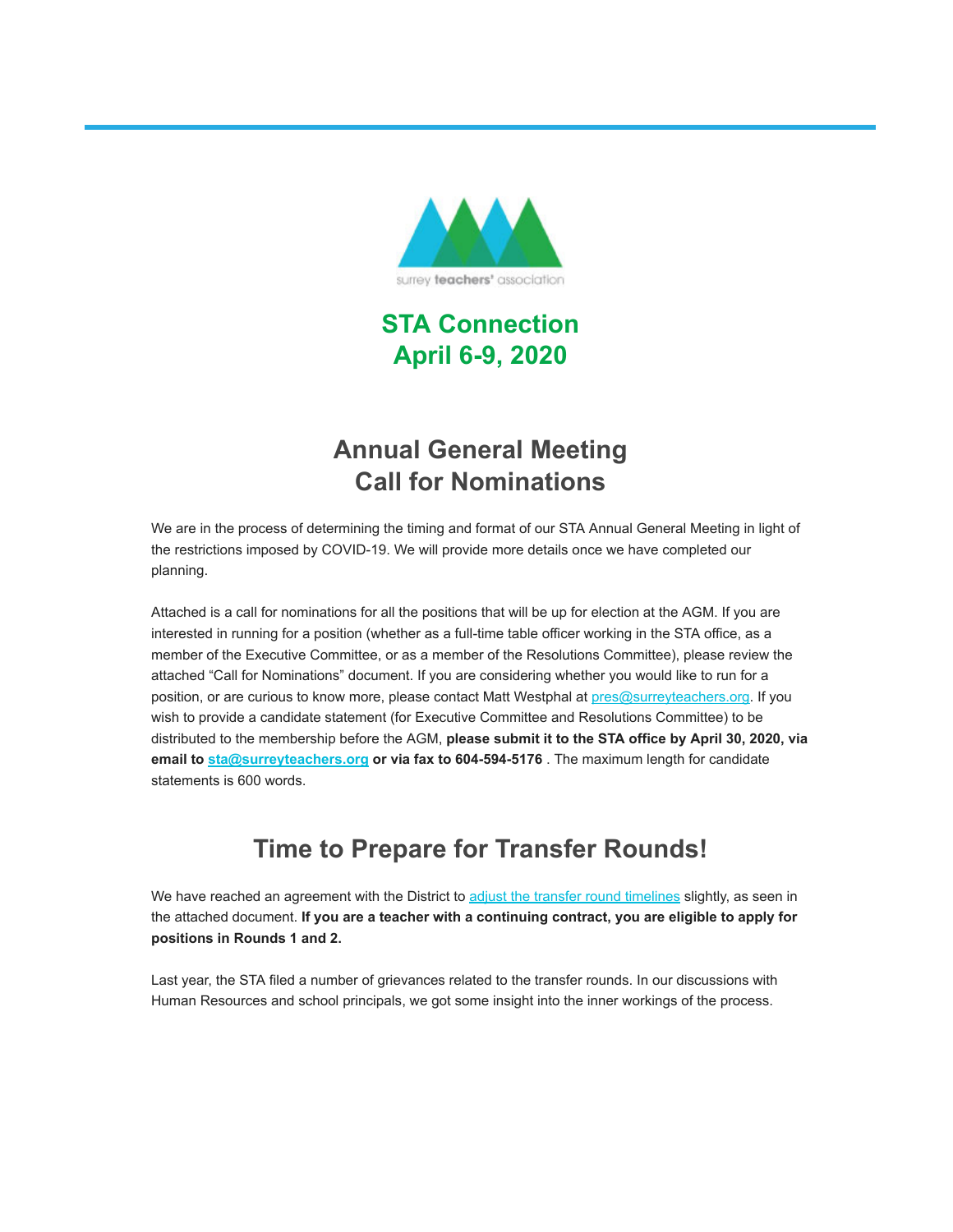There are three parts to the transfer process. The first is the online application. Apply for postings using Employee Self Serve. The first page includes your personal information. The Collective Agreement requires that principals shortlist candidates for positions by seniority, provided they have the necessary qualifications. **Make sure the personal information page of Employee Self Serve makes it clear how you are qualified for the position for which you are applying.** You have the option on this page to indicate whether or not you agree to have your current principal or vice-principal contacted for a reference. We have been assured by Human Resources that if you select "No" to having current admin contacted, they will not be. However, you will need to provide the names and contact information for two people, usually administrators, who have recently seen you teach.

The other two parts to the transfer process are the interview and a reference check. The STA's position is that the interview should come first, followed by the reference check. The district does not agree.

**The interview is perhaps the most important part of the process.** The Collective Agreement states: "The Board will appoint the most senior applicant possessing the necessary qualifications except where it can be demonstrated that a less senior candidate is more suitable." Most principals use the interview to determine suitability. **Principals indicated to us that, rather than hearing theoretical or general responses to questions, they are interested in hearing about real examples of what is happening in teachers' classes.** Prior to the interview, read the School Profile in the posting and be ready to indicate how your practice will fit into the culture of the school. Use the interview to help the principal to understand how you will be an asset to the school. You should also use the interview to decide whether you think the position would be a good fit for you.

Principals almost always contact someone for a reference check. Regardless of whether or not you agree to your current administrator providing the reference, or if you choose someone else, talk to your references prior to the deadline for submitting applications. Ask the references to tell you what they will say and take notes of what they tell you. Do not assume that because you get along well with your principal, or that they have never expressed any criticism of you, they will give you a positive reference. In several of last year's grievances, teachers were shocked to learn that their principal had provided a negative reference.

The transfer process is stressful for many members. Being prepared may help alleviate some of the stress and will ensure that you can present yourself as strongly as possible to principals.

# **Supporting the K-12 Education Response to COVID-19 Framework Summary**

The Ministry of Education prepared a [framework document](https://surreyteachers.us20.list-manage.com/track/click?u=37ec644ae87e34b54b3912660&id=8b15371927&e=7261da6bdb) for how learning is to continue while students are not physically in school. As that document is 45 pages long, the BCTF has prepared a summary (attached to this email), which we hope teachers will find helpful.

# **Remote Emergency Learning**

Here at the STA we know teachers are embracing the work of providing remote emergency learning opportunities as well as we can. Some are able to translate much of what their regular classroom consists of into a remote format, whether that consists of on line or other methods. Others are finding that simply doesn't make sense, based on their students or their class content, grade level or other factors. What we and the district firmly agree upon is that we all need to slow down and make sure we are showing with our practice that we know these are unusual times, and things are not "school as usual."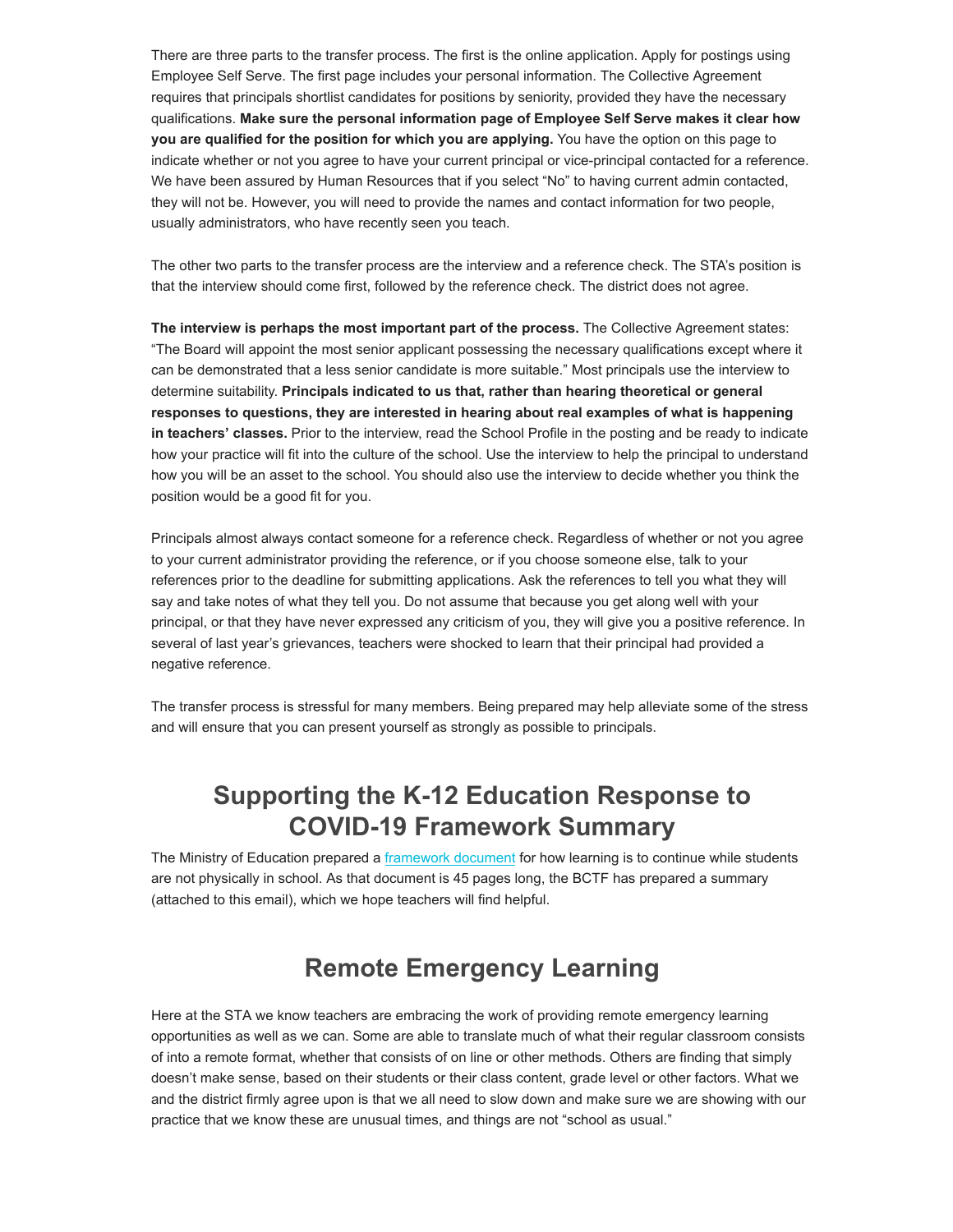At this point, elementary teachers have likely made contact with your students and their families, and provided a couple of basic literacy and numeracy learning opportunities for students to try. During the past week, you probably discovered that some of your students do not have access to devices or internet service and that some have not engaged in the learning opportunity you provided. Now, as teachers continue to provide some more learning opportunities, in week two, many of us are already thinking ahead about how to assess and evaluate our students' learning and how we will tackle report-cards in June. Here are a couple of things to keep in mind. First, please consider that the students you are working with have widely varying access to technology and adult support at this time. Please think about families' individual and changing circumstances, and how these factors may impact the ability of your student to attempt or complete the assignment you have provided. Try to embrace the mindset that we are all doing the best that we can right now, and that includes the kids and the parents.

In the same way, Secondary teachers are reaching out to students, and we have heard the response from kids and parents is mixed. Some are champing at the bit for entire on-line courses, others are (apparently still in the stable or out in a field somewhere, to extend the metaphor) not responding at all to your outreach to them. This can be frustrating, or add to stress, but again, we need to remember the circumstances are highly unusual and families and kids respond in different ways to change and or stress. Some of this pressure and stress is also produced internally in us; we want to soldier on and complete our work in as normal a way as possible! But we need to go slow. I'm sure many of you have read on line this week a wise person who points out that evaluation at this time is really only evaluation of privilege. As in Elementary, the most important thing is to reach out to students to show that they matter to us and there is hope for the future. Quite possibly this is the time for more creativity and openness in our teaching, where some of our content may need to be discarded in favour of somehow responding to this historic moment we are all living in.

Many secondary teachers are wondering about April reports. Discussions are taking place at both the local and provincial level about what, if any, secondary reports will be provided before June. We know this issue is very important to teachers, and will provide more information on this issue as soon as we have it.

We need to be mindful that there may be trauma in our community from deaths and illness associated with CoVid19, and fear of the virus is felt by many people. We need to attend to the needs of our individual students, and to slow ourselves down. Everything seems to take longer than what we are used to in the classroom, and that is expected. Teachers are doing the work, and it matters.

### **Questions from Employer about "Working Alone"**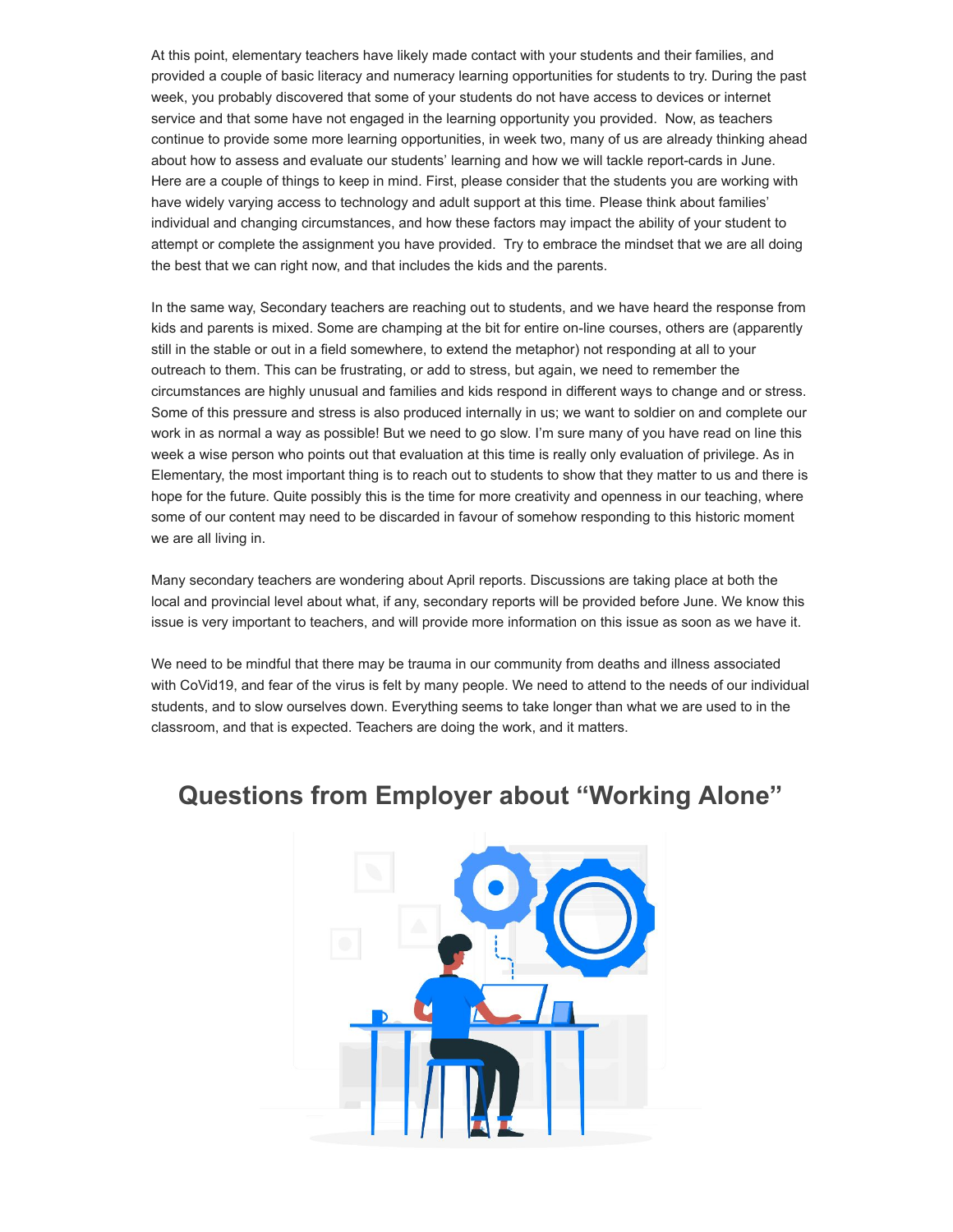You may receive questions from your administrator about whether you work alone, and your work environment at home. The purpose of such questions is to meet the employer's WorkSafeBC obligations, and **not** as any sort of accountability measure to monitor what work you are doing. If you have concerns about any questions you receive, please contact Dana Neidig at [hs@surreyteachers.org.](mailto:hs@surreyteachers.org)

# **Professional Development Applications**

With school closures resulting in limited access to district mail, we will be accepting professional development application via email. Applications are available on our website's [forms page](https://surreyteachers.us20.list-manage.com/track/click?u=37ec644ae87e34b54b3912660&id=da0fb273b6&e=7261da6bdb). Please ensure that your application is complete and the all receipts are clearly legible and include name of vendor, date and amount.

You can email your completed application to Donna Stewart at **[accounting@surreyteachers.org](mailto:accounting@surreyteachers.org).** If you have questions regarding Pro D, please email Erin Coleman at [pd@surreyteachers.org](mailto:pd@surreyteachers.org). Please note that, due to social distancing, we will not be accepting applications in person at the STA office.



## **STA Convention**

The May 1st STA Convention will be going ahead in an on-line format. Registration is temporarily on hold while we work out the details. You can pre-register on the STA Convention website in order to receive notification once registration opens. If you are a presenter, please check your email for a brief survey that will help us with our planning. Please watch the **STA Convention website** for updates. The committee can be contacted by email at [convention@surreyteachers.org](mailto:convention@surreyteachers.org).

# **The Advocate: Teacher Autonomy and Professional Development**

In [this issue of our STA Advocate](https://surreyteachers.us20.list-manage.com/track/click?u=37ec644ae87e34b54b3912660&id=7e78a49f47&e=7261da6bdb) we celebrate teacher autonomy, which creates quality, dynamism and strength in our profession. When a teacher considers their class and plans learning activities in response to the needs of their students, this is teacher autonomy in action. When teachers also consider what is going on in the world around them and take the time to incorporate aspects into their teaching, this is also teacher autonomy in action. Inside are various articles written by Surrey Teachers about how they reflect